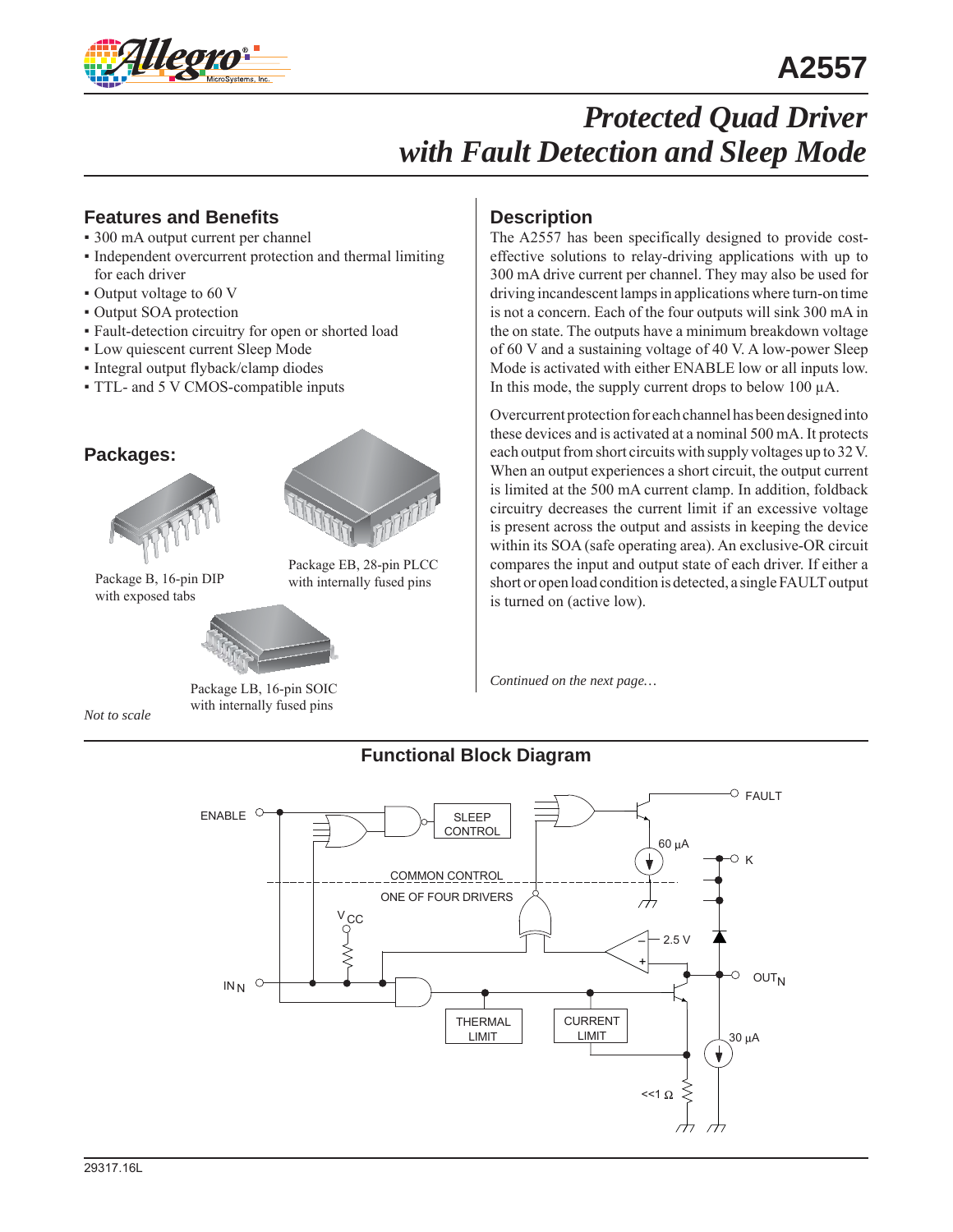#### **Description (continued)**

Continuous or multiple overload conditions causing the channel temperature to reach approximately 165°C will result in an additional linear decrease in the output current of the affected driver. If the fault condition is corrected, the output stage will return to its normal saturated condition.

The packages offer fused leads for enhanced thermal dissipation. Package B is a 16-pin power DIP with exposed tabs, EB is a 28 lead power PLCC, and LB is a 16-lead power wide-body SOIC for surface-mount applications. The lead (Pb) free versions have 100% matte tin leadframe plating.

#### **Selection Guide**

| <b>Part Number</b>   | <b>Pb-free</b> | Package                  | Packing              | <b>Ambient Temperature</b><br>(°C) |
|----------------------|----------------|--------------------------|----------------------|------------------------------------|
| A2557EB-T*           | Yes            | 16-pin DIP, exposed tabs | 25 pieces per tube   |                                    |
| A2557EEBTR-T*        | Yes            | 28-lead PLCC             | 800 pieces per reel  | $-40$ to 85                        |
| A2557ELBTR-T*        | Yes            | 16-lead SOIC             | 1000 pieces per reel |                                    |
| A2557KB <sup>*</sup> |                | 16-pin DIP, exposed tabs | 25 pieces per tube   |                                    |
| A2557KB-T*           | Yes            | 16-pin DIP, exposed tabs | 25 pieces per tube   |                                    |
| A2557KEBTR-T*        | Yes            | 28-lead PLCC             | 800 pieces per reel  | $-40$ to 125                       |
| A2557KLBTR*          |                | 16-lead SOIC             | 1000 pieces per reel |                                    |
| A2557KLBTR-T         | Yes            | 16-lead SOIC             | 1000 pieces per reel |                                    |
| A2557SB-T*           | Yes            | 16-pin DIP, exposed tabs | 25 pieces per tube   |                                    |
| A2557SEBTR-T*        | Yes            | 28-lead PLCC             | 800 pieces per reel  | $-20$ to 85                        |
| A2557SLBTR-T*        | Yes            | 16-lead SOIC             | 1000 pieces per reel |                                    |

\*Variant is in production but has been determined to be NOT FOR NEW DESIGN. This classification indicates that sale of the variant is currently restricted to existing customer applications. The variant should not be purchased for new design applications because obsolescence in the near future is probable. Samples are no longer available. Status change: May 4, 2009.

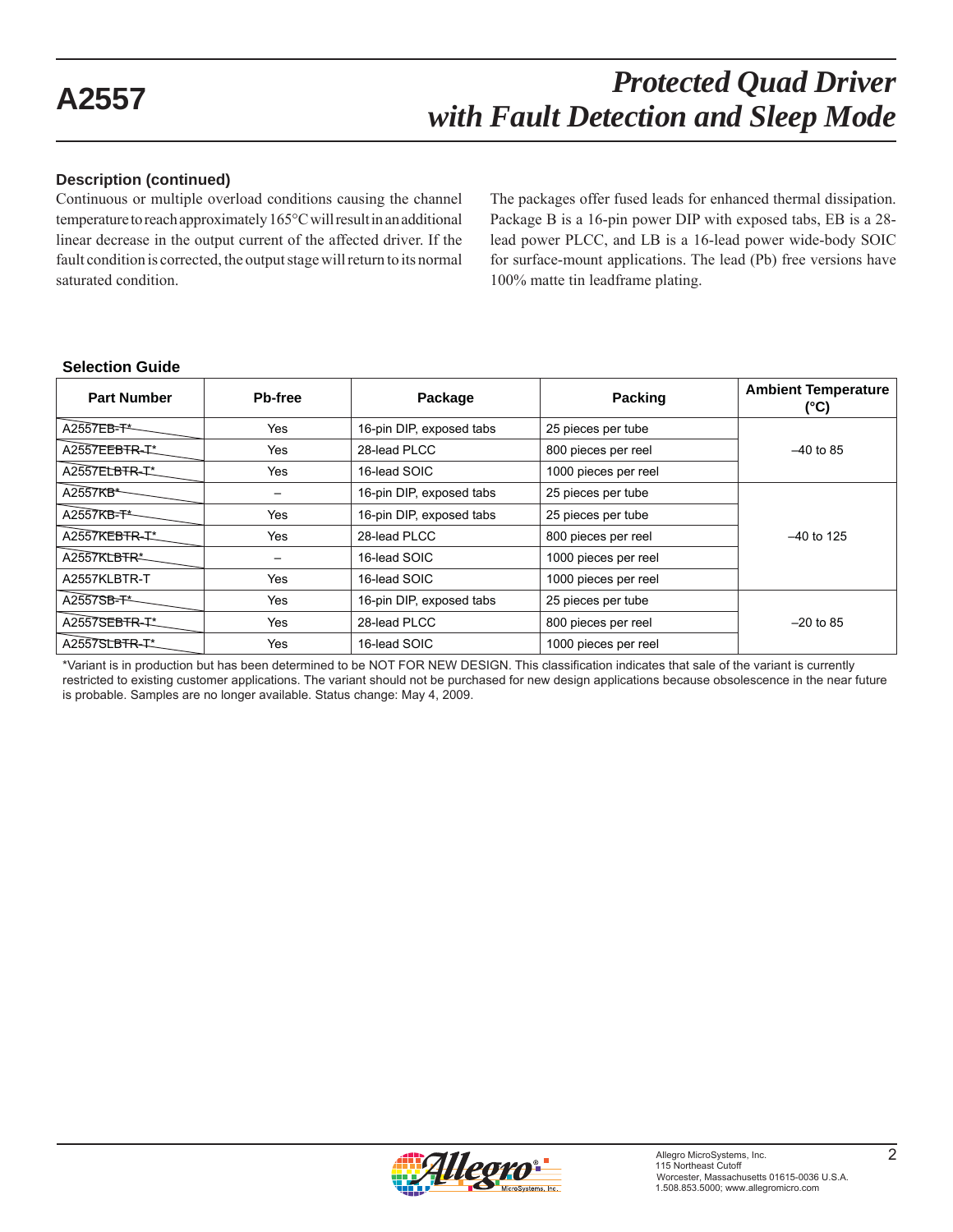#### **Absolute Maximum Ratings**

| <b>Characteristic</b>                | Symbol                | <b>Notes</b>                                                                                                                | Rating       | <b>Units</b> |
|--------------------------------------|-----------------------|-----------------------------------------------------------------------------------------------------------------------------|--------------|--------------|
| Logic Supply Voltage                 | $V_{\rm CC}$          |                                                                                                                             | 7.0          | V            |
| Input Voltage                        | $V_1$ or $V_{OE}$     |                                                                                                                             | 7.0          | V            |
| Output Voltage                       | $V_{\rm O}$           |                                                                                                                             | 60           | V            |
| Overcurrent Protected Output Voltage | $V_{O(OCP)}$          |                                                                                                                             | 32           | V            |
| <b>Output Current</b>                | <sup>1</sup> 0        | Outputs current-limited to approximately 500 mA<br>per driver, and T <sub>J</sub> limited if higher current is<br>attempted | 500          | mA           |
| <b>FAULT Output Voltage</b>          | $V_{FLT}$             |                                                                                                                             | 60           | $\vee$       |
| Package Power Dissipation            | $P_D$                 | See graph                                                                                                                   |              |              |
|                                      |                       | Range E                                                                                                                     | $-40$ to 85  | °C           |
| <b>Operating Ambient Temperature</b> | $T_A$                 | Range K                                                                                                                     | $-40$ to 125 | °C           |
|                                      |                       | Range S                                                                                                                     | $-20$ to 85  | $^{\circ}$ C |
| Maximum Junction Temperature         | $T_{\parallel}$ (max) |                                                                                                                             | 150          | °C           |
| Storage Temperature                  | $T_{\text{stg}}$      |                                                                                                                             | $-55$ to 150 | °C           |



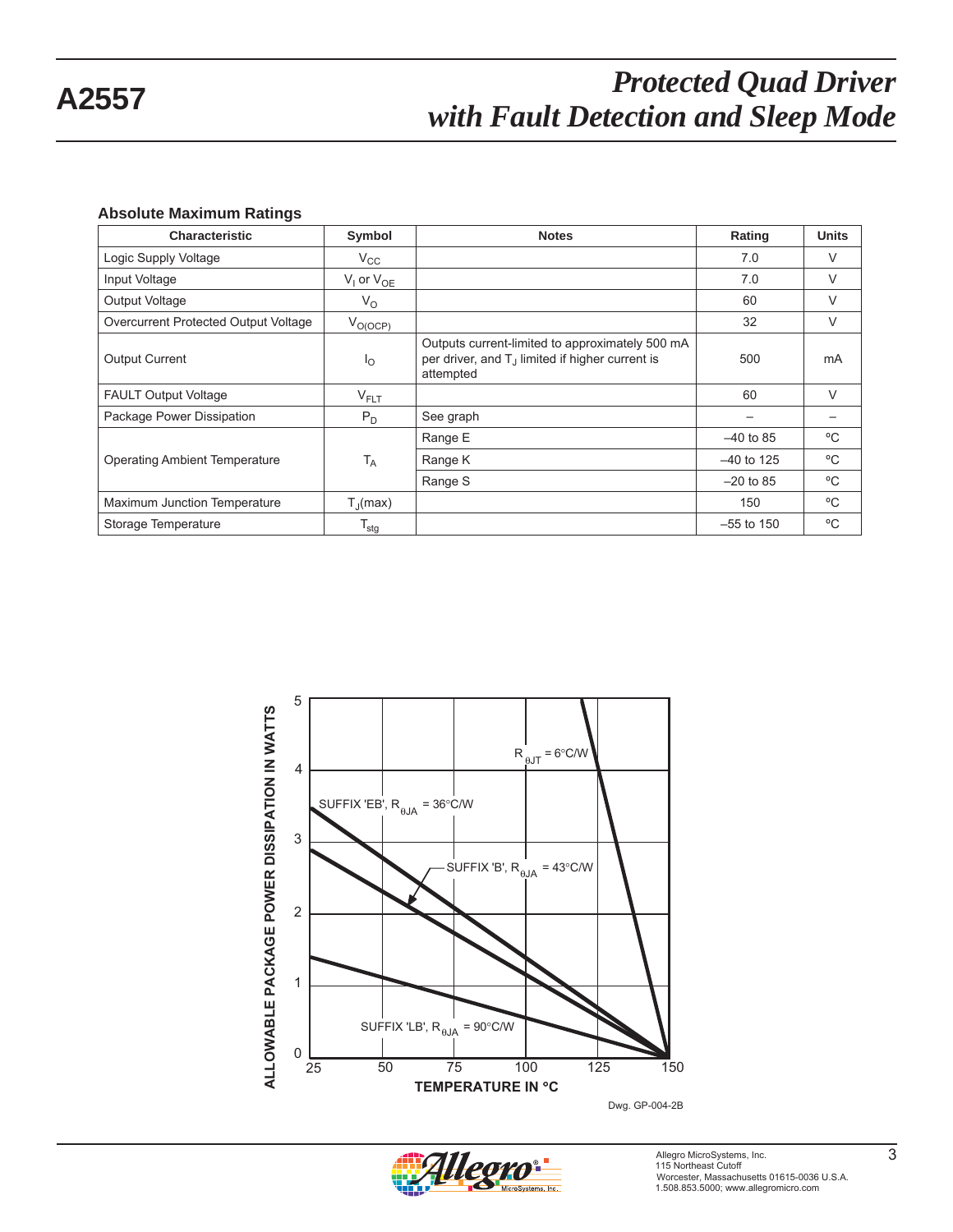### **Pin-out Diagrams**

**EB (PLCC) Package**



### **B (DIP) and LB (SOIC) Packages**



Note that the A2557xB (DIP) and the A2557xLB (SOIC) are electrically identical and share a common terminal number assignment.

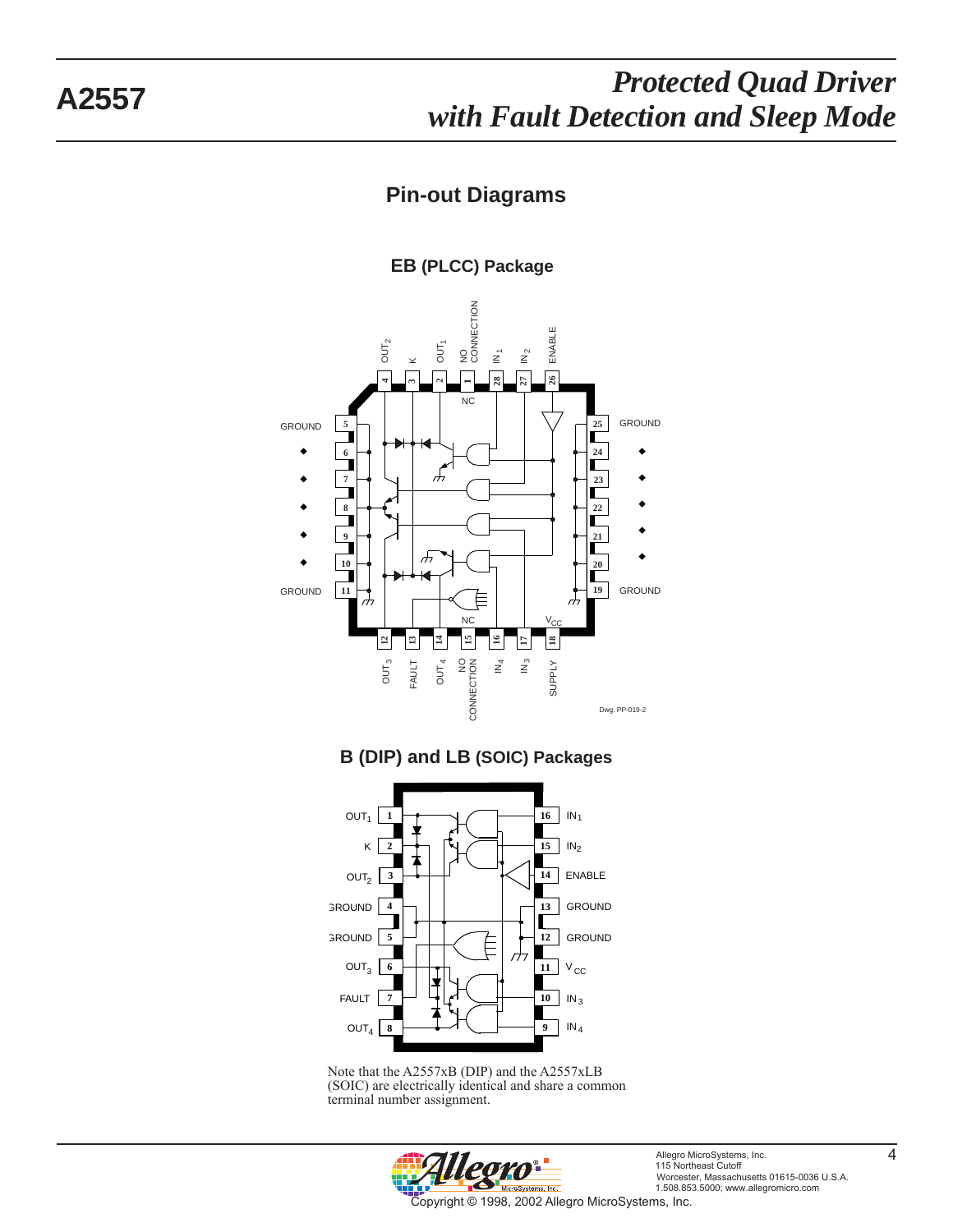### **ELECTRICAL CHARACTERISTICS** over operating temperature range,  $V_{CC}$  = 4.75 V to 5.25 V

|                                        |                       |                                                                                           | <b>Limits</b>                    |                          |                          |                   |
|----------------------------------------|-----------------------|-------------------------------------------------------------------------------------------|----------------------------------|--------------------------|--------------------------|-------------------|
| <b>Characteristic</b>                  | Symbol                | <b>Test Conditions</b>                                                                    | Min.                             | Typ.                     | Max.                     | <b>Units</b>      |
| Output Leakage Current*                | $I_{CEX}$             | $V_O$ = 60 V, V <sub>1</sub> = 0.8 V, V <sub>OF</sub> = 2.0 V                             | $\overline{\phantom{0}}$         | 30                       | 100                      | μA                |
|                                        |                       | $V_{\text{O}}$ = 60 V, V <sub>I</sub> = 2.0 V, V <sub>OE</sub> = 0.8 V                    | $\frac{1}{2}$                    | 1.0                      | 100                      | μA                |
| Output Sustaining Voltage              | $V_{O(SUS)}$          | $I_{\text{O}}$ = 100 mA, $V_{\text{I}}$ = $V_{\text{OE}}$ = 0.8 V, V <sub>CC</sub> = Open | 40                               |                          |                          | $\overline{\vee}$ |
| <b>Output Saturation Voltage</b>       | $V_{O(SAT)}$          | $I_{O}$ = 100 mA                                                                          | $\overline{\phantom{0}}$         | 65                       | 200                      | mV                |
|                                        |                       | $I_{\Omega}$ = 300 mA                                                                     | $\overbrace{\phantom{123331}}$   | 180                      | 300                      | mV                |
| Over-Current Limit                     | $I_{OM}$              | 5 ms PulseTest, $VO$ = 5.0 V<br>500<br>$\overline{\phantom{0}}$                           |                                  |                          | mA                       |                   |
| Input Voltage                          | $V_{\text{IH}}$       | $IN_n$ or $ENABLE$                                                                        | 2.0                              |                          | $\equiv$                 | $\vee$            |
|                                        | $V_{IL}$              | $IN_n$ or $ENABLE$                                                                        |                                  | $\overline{\phantom{0}}$ | 0.8                      | $\vee$            |
| <b>Input Current</b>                   | Iн                    | $IN_n$ or ENABLE, $V_{IH}$ = 2.0 V                                                        |                                  | $\overline{\phantom{0}}$ | 10                       | μA                |
|                                        | $I_{IL}$              | $IN_n$ or ENABLE, $V_{II} = 0.8 V$                                                        |                                  |                          | $-10$                    | μA                |
| Fault Output Leakage Current           | $I_{\text{FLT}}$      | $V_{FIT}$ = 60 V                                                                          |                                  | 4.0                      | 15                       | μA                |
|                                        |                       | $V_{FLT}$ = 5 V                                                                           | $\equiv$                         | 1.0                      | 2.0                      | μA                |
| Fault Output Current                   | $I_{\text{FLT}}$      | $V_{FLT}$ = 5 V, Driver Output Open,<br>$V_1$ = 0.8 V, $V_{OE}$ = 2.0 V                   | 40                               | 60                       | 80                       | μA                |
| <b>Fault Output Saturation Voltage</b> | $V_{\text{FLT(SAT)}}$ | $I_{FLT}$ = 30 $\mu$ A                                                                    |                                  | 0.1                      | 0.4                      | $\overline{\vee}$ |
| Clamp Diode Forward Voltage            | $V_F$                 | $I_F = 500 \text{ mA}$                                                                    | $\overline{\phantom{0}}$         | 1.2                      | 1.7                      | $\vee$            |
|                                        |                       | $I_F = 750$ mA                                                                            | $\overline{\phantom{0}}$         | 1.5                      | 2.1                      | $\overline{\vee}$ |
| Clamp Diode Leakage Current            | $I_R$                 | $V_R$ = 60 V                                                                              |                                  | $\equiv$                 | 50                       | μA                |
| Turn-On Delay                          | $t_{\sf PHL}$         | $I_{\text{O}}$ = 300 mA, 50% V <sub>i</sub> to 50% V <sub>o</sub>                         |                                  | 0.6                      | 10                       | $\mu s$           |
|                                        |                       | From Sleep, $I_{\Omega}$ = 300 mA, 50% V <sub>1</sub> to 50% V <sub>0</sub>               | $\overbrace{\phantom{12322111}}$ | 3.0                      | $\overline{\phantom{0}}$ | μs                |
|                                        |                       | $I_{\text{O}}$ = 300 mA, 50% $V_{\text{OE}}$ to 50% $V_{\text{O}}$                        | $\overbrace{\phantom{12322111}}$ | 1.3                      | 10                       | μs                |
| Turn-Off Delay                         | $t_{PLH}$             | $I_{\Omega}$ = 300 mA, 50% V <sub>1</sub> to 50% V <sub>0</sub>                           | $\overline{\phantom{0}}$         | 2.0                      | 10                       | μs                |
|                                        |                       | $I_{\text{O}}$ = 300 mA, 50% $V_{\text{OE}}$ to 50% $V_{\text{O}}$                        |                                  | 1.4                      | 10                       | $\mu s$           |
| <b>Total Supply Current</b>            | $I_{\rm CC}$          | All Outputs Off                                                                           |                                  | 0.075                    | 0.1                      | mA                |
|                                        |                       | Any One Output On                                                                         | $\overbrace{\phantom{12322111}}$ | 12                       | 20                       | mA                |
|                                        |                       | Two Outputs On                                                                            | $\overbrace{\phantom{12322111}}$ | 18                       | 30                       | mA                |
|                                        |                       | Three Outputs On                                                                          | $\overline{\phantom{0}}$         | 24                       | 40                       | mA                |
|                                        |                       | All Outputs On                                                                            | $\equiv$                         | 30                       | 50                       | mA                |
| <b>Thermal Limit</b>                   | $T_{\rm J}$           |                                                                                           |                                  | 165                      |                          | $\overline{C}$    |
|                                        |                       |                                                                                           |                                  |                          |                          |                   |

Typical Data is at  $T_A = +25\degree C$  and  $V_{CC} = 5$  V and is for design information only.

Negative current is defined as coming out of (sourcing) the specified terminal.

As used here,  $-100$  is defined as greater than  $+10$  (absolute magnitude convention) and the minimum is implicitly zero.

\* Measurement includes output fault-sensing pull-down current.

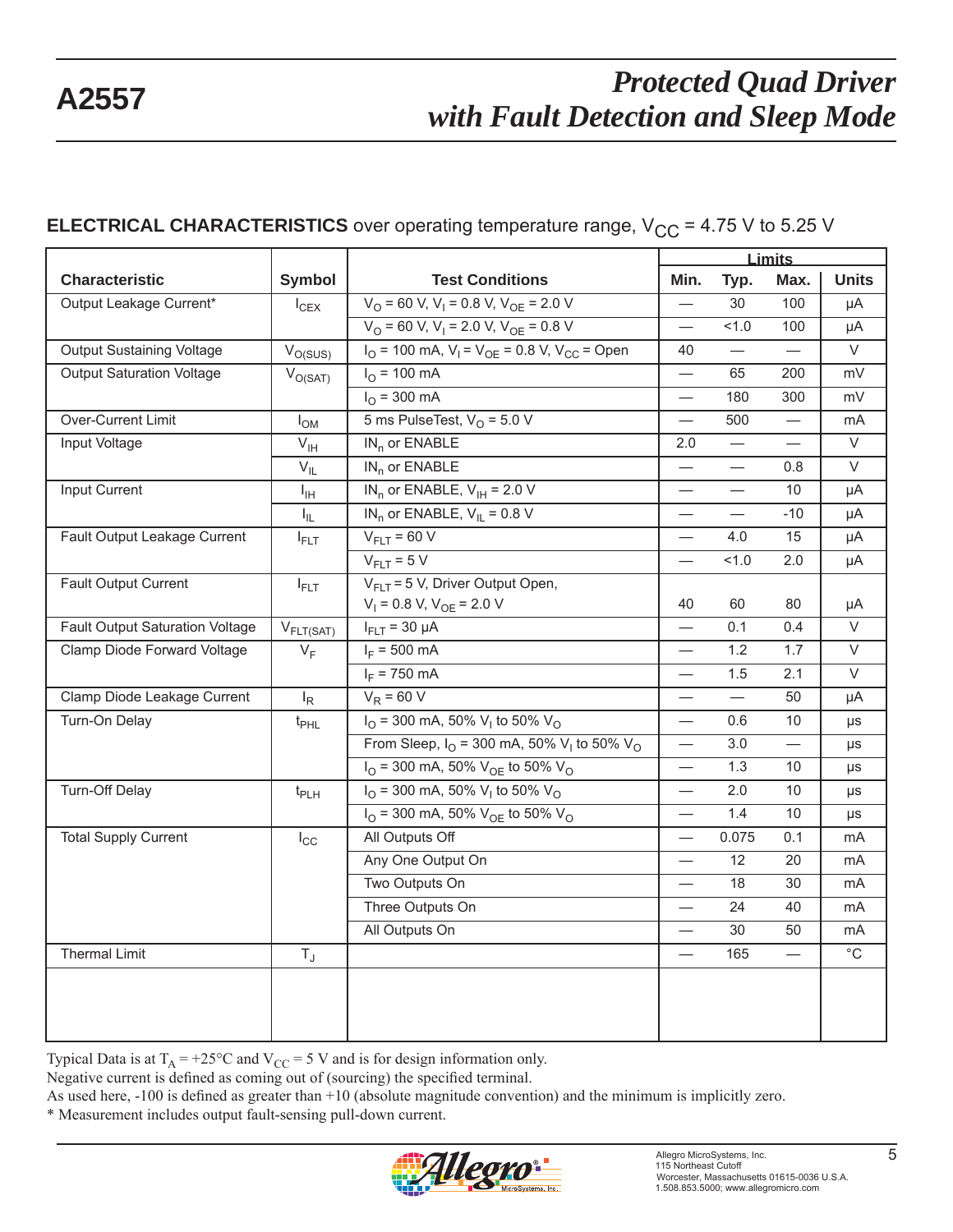### **TYPICAL OPERATING CHARACTERISTICS**



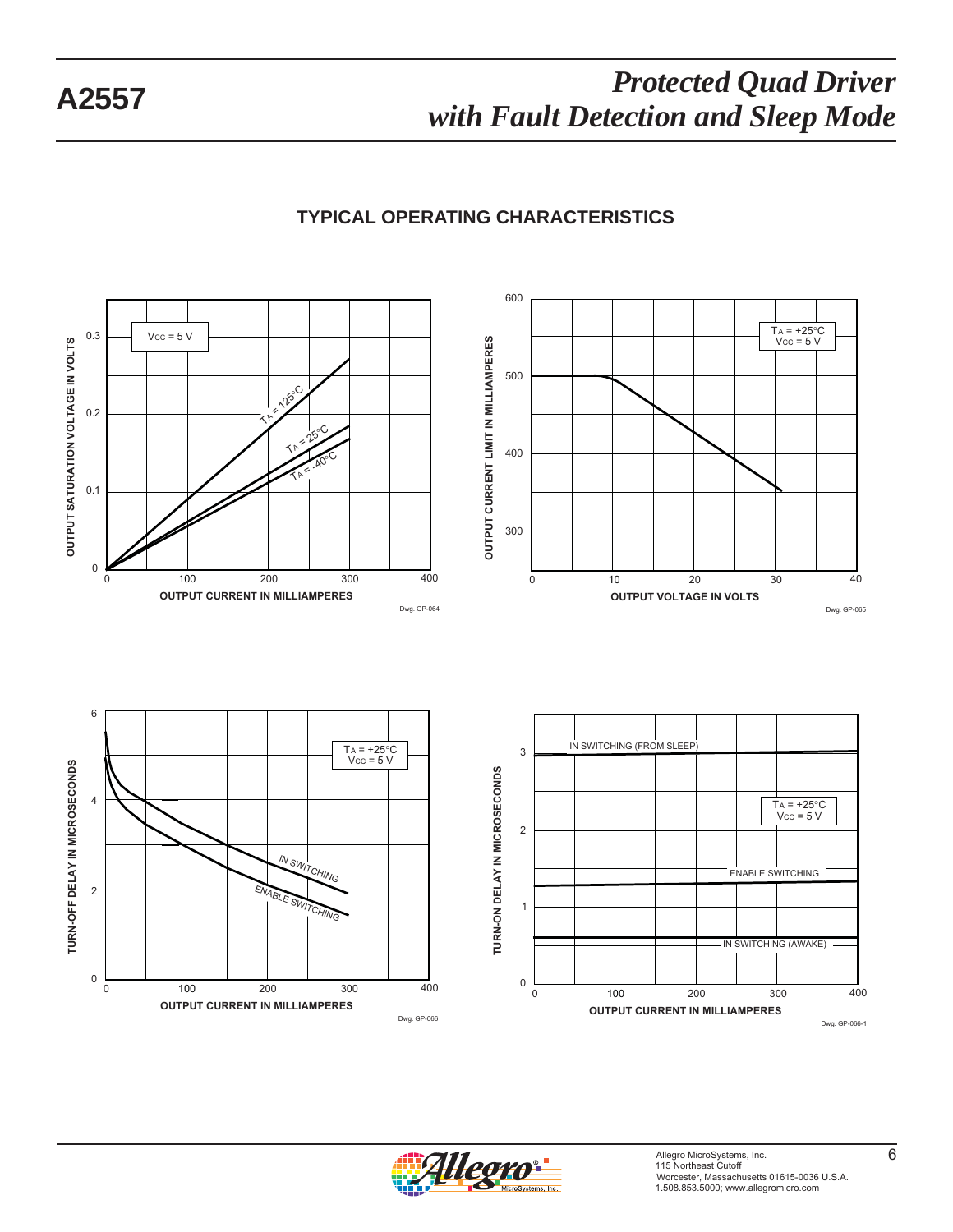### **CIRCUIT DESCRIPTION AND APPLICATION**

The A2557 low-current quad power drivers provide protected output driver functions, combined with a fault diagnostic scheme, plus an automatic low-current Sleep-Mode function. These devices monitor their outputs for fault (open or shorted) conditions. For each channel the input and output levels are compared. If these are different from the expected levels then a fault condition is flagged by pulling the common FAULT output low.

| <b>Status</b>                        | $IN_N$ | <b>ENABLE</b> | <b>OUT<sub>N</sub></b> | <b>FAULT</b> |
|--------------------------------------|--------|---------------|------------------------|--------------|
| Normal Load                          | н      | н             |                        | Н            |
|                                      |        | н             | н                      | Н            |
|                                      | X      |               | Н                      | Н            |
| Sleep Mode                           | All L  | X             | Н                      | Н            |
| Over-Current or<br>Short to Supply   | н      | н             | R                      |              |
| Open Load or<br>Short to Ground      |        | н             |                        |              |
| <b>Thermal Fault</b>                 | н      | н             | н                      |              |
| $R =$ Linear drive, current limited. |        |               |                        |              |

The FAULT output is operational only if ENABLE is high. The output state is detected by monitoring the  $OUT<sub>n</sub>$  terminal using a comparator whose threshold is typically 2.5 V. In order to detect open-circuit outputs, a 30 μA current sink pulls the output below the comparator threshold. To ensure correct fault operation, a minimum load of approximately 1 mA is required. The fault function is disabled when in 'sleep' mode, i.e., FAULT goes high and the 30 μA output sinks are turned off. The FAULT output is a switched current sink of typically 60 μA.

Each channel consists of a TTL/CMOS-compatible logic input gated with a common ENABLE input. A logic high at the input will provide drive to turn on the output npn switch. Each output has a current-limit circuit that limits the output current by detecting the voltage drop across a low-value internal resistor in the emitter of the output switch. If this drop reaches a threshold, then the base drive to the output switch is reduced to maintain constant current in the output.

To keep the device within its safe operating area (SOA) this output current limit is further reduced:

if the power dissipation in the output device increases the local junction temperature above 165°C (nominal), so as to limit the power dissipation (and hence the local junction temperature). As each channel has its own thermal limit circuitry this provides

some independence between the output channels, i.e., one channel can be operating in thermally reduced current limit, while the others can provide full drive capability.

as a function of the output voltage. Full current limit of 500 mA (nominal) is available up to approximately  $V_{\Omega} = 8 V$ ; above this the limit is reduced linearly to about 350 mA at  $V<sub>O</sub>$  = 32 V. This helps to improve SOA by immediately reducing the peak power pulse into a shorted load at high  $V_O$ .

A logic low at the ENABLE input causes all outputs to be switched off regardless of the state of the IN terminals. In addition, the device is put into a low quiescent current 'sleep' mode, reducing  $I_{CC}$  below 100 μA. If ENABLE is taken high and any of the inputs go high, the circuit will 'auto-wake-up'. However, if the device is enabled, but all inputs stay low, then the circuit remains in 'sleep' mode.

All outputs have internal flyback diodes, with a common-cathode connection at the K terminal.

#### **Incandescent lamp driver**

High incandescent lamp turn-on (in-rush currents) can contribute to poor lamp reliability and destroy semiconductor lamp drivers. When an incandescent lamp is initially turned on, the cold filament is at minimum resistance and would normally allow a 10x to 12x in-rush current.

Warming (parallel) or current-limiting (series) resistors protect both driver and lamp but use significant power either when the lamp is off or when the lamp is on, respectively. Lamps with steady-state current ratings up to 300 mA can be driven without the need for warming or current-limiting resistors, if lamp turn-on time is not a concern (10s of ms).

With these drivers, during turn-on, the high in-rush current is sensed by the internal sense resistor, drive current to the output stage is reduced, and the output operates in a linear mode with the load current limited to approximately 500 mA. During lamp warmup, the filament resistance increases to its maximum value, the output driver goes into saturation and applies maximum rated voltage to the lamp.

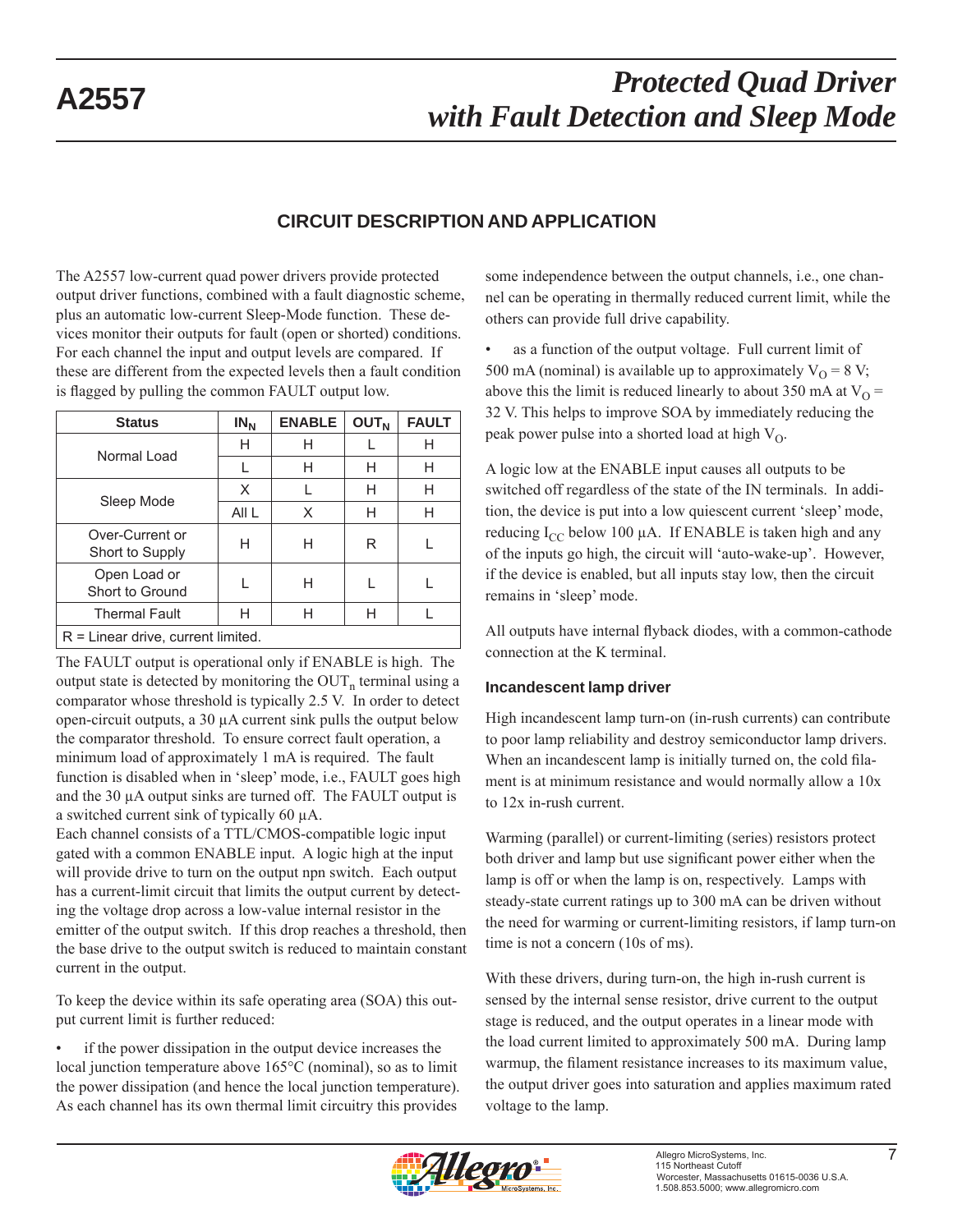### **CIRCUIT DESCRIPTION AND APPLICATION (continued)**



#### **Inductive load driver**

Bifilar (unipolar) stepper motors (and other inductive loads) can be driven directly. The internal diodes prevent damage to the output transistors by suppressing the high-voltage spikes that occur when turning off an inductive load. For rapid current decay (fast turn-off speeds), the use of Zener diodes will raise the flyback voltage and improve performance. However, the peak voltage must not exceed the specified minimum sustaining voltage ( $V_{\text{SUPPLY}} + V_Z + V_F < V_{O(SUS)}$ ).

#### **Over-current conditions**

In the event of a shorted load, or stalled motor, the load current will attempt to increase. As described above, the drive current to the affected output stage is linearly reduced, causing the output to go linear (limiting the load current to about 500 mA). As the junction temperature of the output stage increases, the thermalshutdown circuit will shut off the affected output. If the fault condition is corrected, the output driver will return to its normal saturated condition.

#### **Fault diagnostics**

A pull-up resistor or current source is required on the FAULT output. This can be connected to whatever supply level the following circuitry requires (within the specification constraints). For a 5 V supply (i.e., Vcc) 150 k $\Omega$  or greater should be used. As the fault diagnostic function is to indicate when the output state is different from the input state for any channel, the FAULT output waveform will obviously produce a pulse waveform following the combined duty-cycle of all channels showing a fault condition. There are therefore two basic approaches to using the function in an application:

• As an interrupt in a controller-based system. If the system has a microcontroller then a FAULT low causes an interrupt, which then initiates a diagnostic sequence to find the culprit channel. This sequence usually consists of cycling through each channel one at a time, while monitoring the FAULT output. It is then easy to determine which channel has the faulty output and how it is failing (i.e., short to supply, open-circuit or short to ground). The system may then take whatever action is required, but could continue with operation of the remaining 'good' channels while disabling signals to the faulty channel.

• As a simple 'common' fault indication. If there is no controller in the system then the FAULT output can be set to give an indication (via a lamp or LED, etc.) of a fault condition which might be anywhere on the four channels. Because the FAULT output is dependent on the states of the input and output (four possibilities) but will only indicate on two of them, the duty cycle at the FAULT output will reflect the duty cycle at the faulty channel's input (or its inverse, depending upon fault type).

In typical applications (50% duty cycles) a simple solution is to make the pull-up current on the FAULT output much less than the pull-down current  $(60 \mu A)$ , and add a capacitor to give a time constant longer than the period of operation. For typical values, the device will produce a continuous dc output level. Component values will need to be adjusted to cope with different conditions.

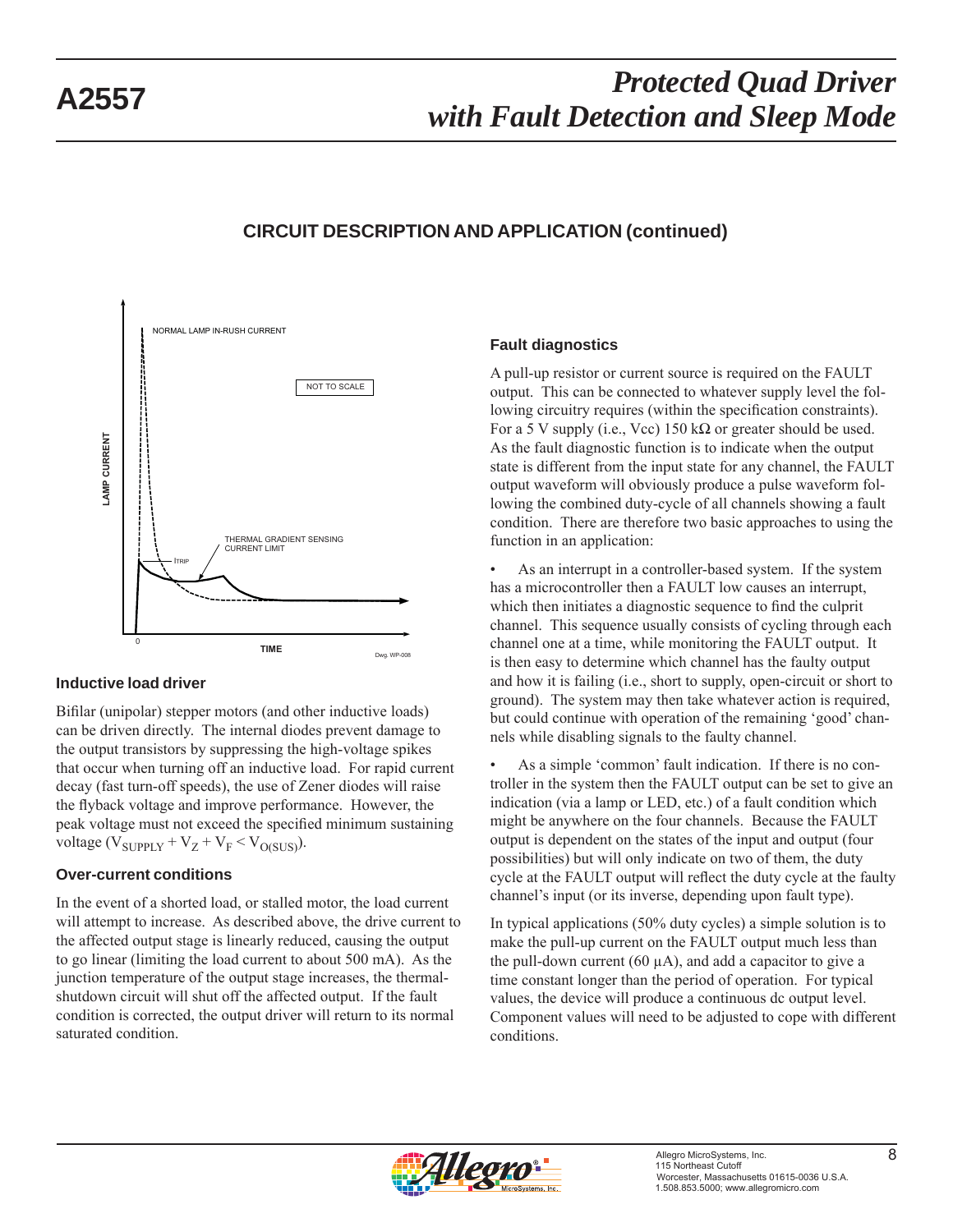### **CIRCUIT DESCRIPTION AND APPLICATION (continued)**





Under some conditions it is possible to get spurious glitches on the FAULT output at load turn-on and turn-off transitions:

Light load turn-off. Under light loading conditions the turnoff delay (see characteristics above) of the output stage increases and may result in a spurious fault output of a few μs (the duration being proportional to the turn-off delay). As it is difficult to define this over all operating conditions, if a particular application would be sensitive to this type of glitch, then it is generally recommended to include a small (about

0.01 μF) smoothing/storage capacitor at the FAULT output.

• Incandescent lamp turn-on. As described above, driving an incandescent filament results in the driver operating in current limit for a period after turn-on. During this period a "fault" condition will be indicated (over current). As discussed above this period can be 10s of ms. To avoid this indication, the capacitor on the FAULT output would need to be increased to provide an appropriate time constant. Alternatively, in a microcontrollerbased system, the code could be written to ignore the FAULT condition for an appropriate period after lamp turn on.

Correct FAULT operation cannot be guaranteed with an unconnected output — unused outputs should not be turned on, *or* unused outputs should be pulled high to >2.5 V, *and/or* associated inputs tied low.

#### **Thermal considerations**

Device power dissipation can be calculated as:

 $P_D = (V_{O1} \times I_{O1} \times duty cycle_1) + ... + (V_{O4} \times I_{O4} \times duty cycle_4)$  $+$  (V<sub>CC</sub> x I<sub>CC</sub>)

Note -  $I_{CC}$  is also modulated by the duty cycle, but this is a reasonable approximation for most purposes.

This can then be compared against the permitted package power dissipation, using:

Permitted  $P_D = (150 - T_A)/R_{AIA}$ where  $R_{\theta I A}$  is given as: 28-lead PLCC (part number suffix  $-EB'$ ) = 36°C/W 16-pin PDIP (part number suffix  $\div$ B') = 43°C/W 16-lead SOIC (part number suffix  $-LB'$ ) = 90 $\degree$ C/W

 $R<sub>AIA</sub>$  is measured on typical two-sided PCB with minimal copper ground area. Additional information is available on the Allegro website.

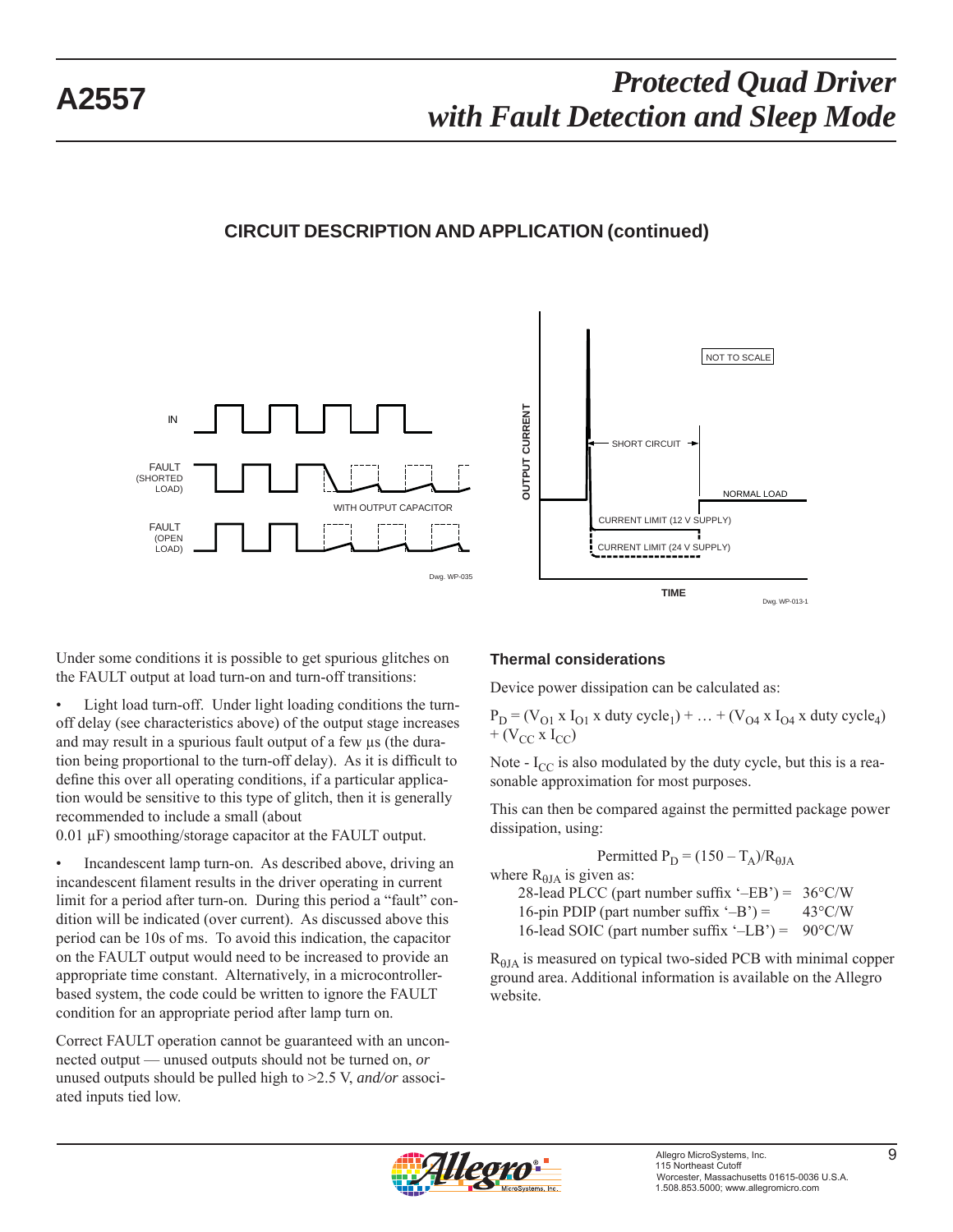**B Package, 16-pin DIP with internally fused pins 4, 5, 12, and 13 and external thermal tabs**





Dimensions exclusive of mold flash, gate burrs, and dambar protrusions Exact case and lead configuration at supplier discretion within limits shown For Reference Only (reference JEDEC MS-001 BB) Dimensions in millimeters

 $A$  Terminal #1 mark area

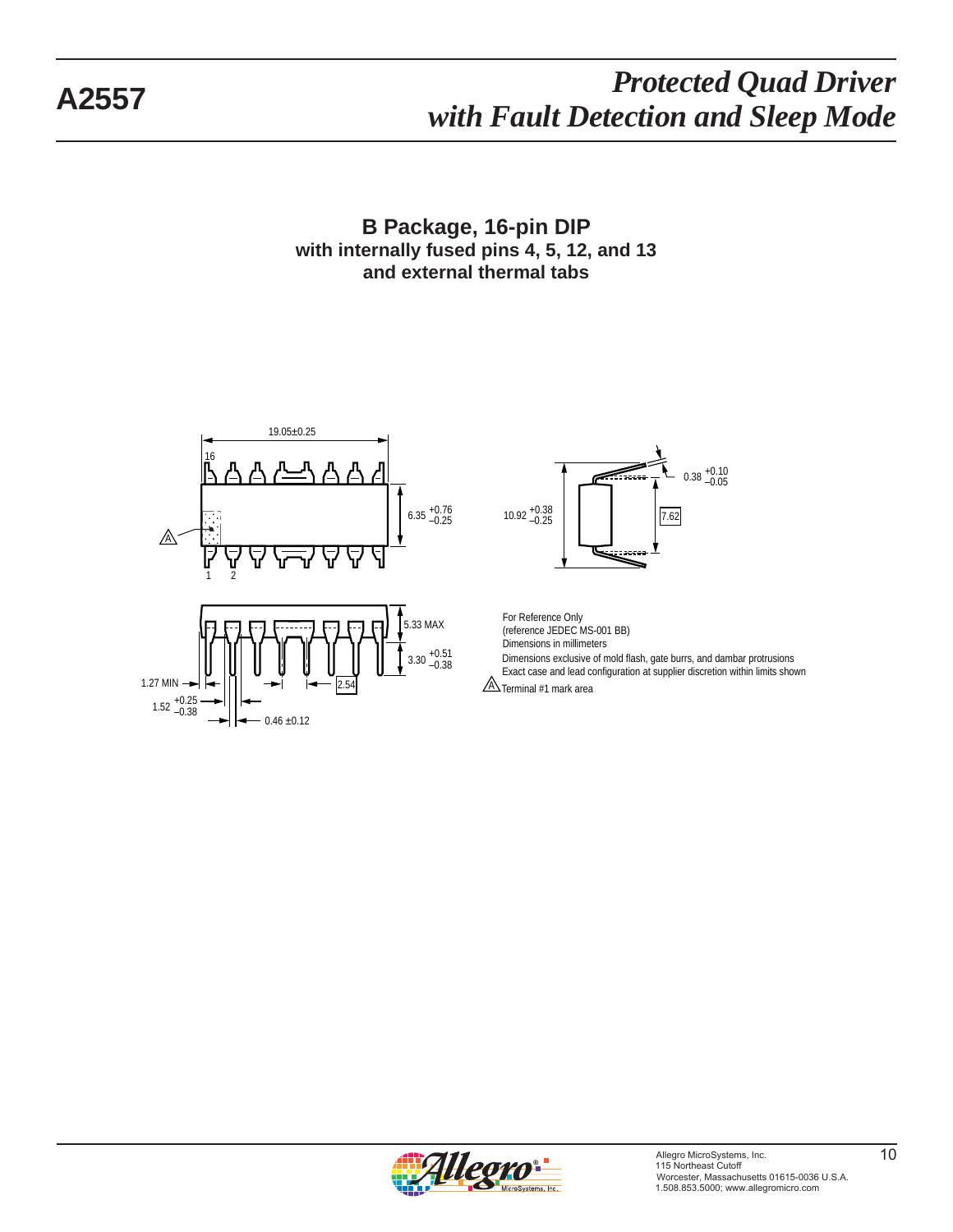**EB Package, 28-pin PLCC with internally fused pins 5 through 11 and 19 through 25**